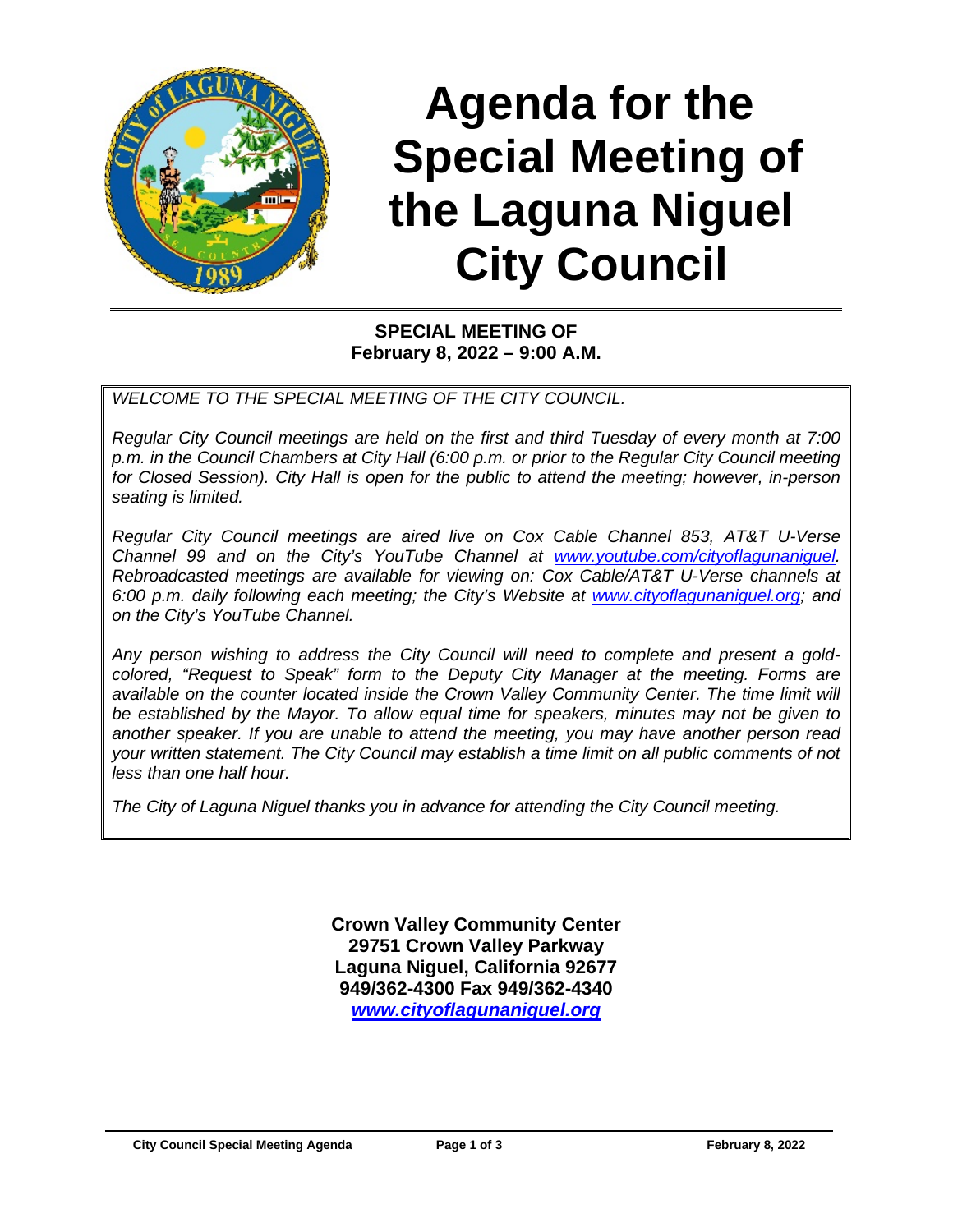# **CALL TO ORDER AND ROLL CALL**

#### **PUBLIC COMMENTS**

#### **CITY MANAGER**

**1. Strategic Plan Workshop**

## *Recommendation*

Conduct strategic plan workshop.

# **ADJOURNMENT**